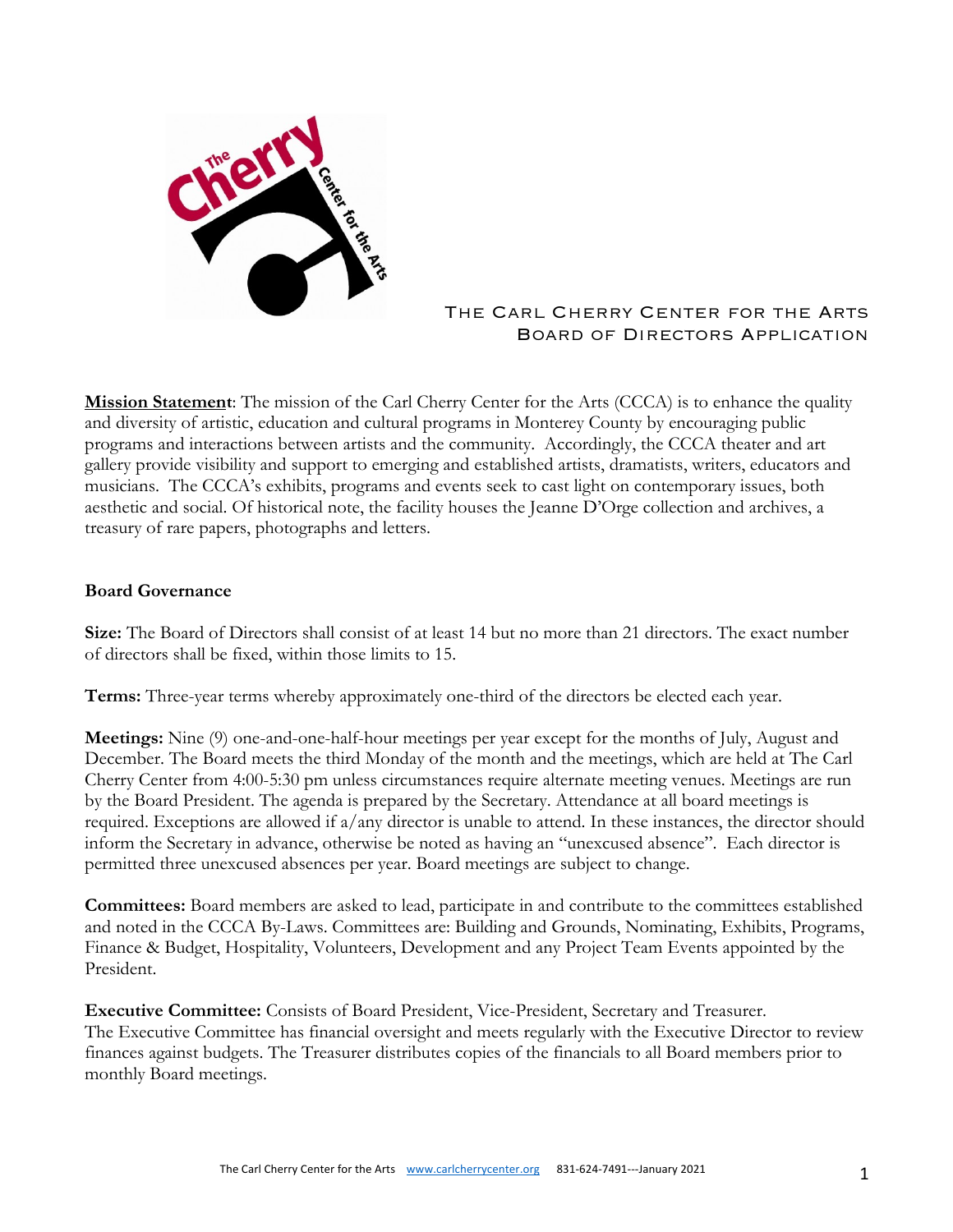**Committee Structure**: Board members are asked to volunteer and serve on a committee. S/he may serve on more than one committee, however, may only serve as Chair of one committee at a time.

**Board Focus**: Financial oversight, fund raising, long-term strategic planning and active participation as ambassadors for the CCCA.

**Board Training**: Each new board member will receive an information packet which includes mission and goals of the organization, by-laws, a printed color brochure and a short orientation given by the Executive Director at a mutually agreed upon time.

**Role in Fund Raising**: Each board member is expected to be involved in the CCCA development effort. A board member can select from a spectrum of activities that support fund raising. This can include identifying prospective donors, soliciting donated items for events, asking friends and colleagues to attend, making contacts with prospective sponsors or prospective donors or working with development to host a prospective donor for a direct ask. Board members should be willing to make a personal contribution that is significant to them.

**Time Commitment**: Each Board member is expected to fully participate in the functions, programs and projects of The Carl Cherry Center for the Arts. It is also necessary for each Board member to serve on at least one committee. The committees are responsible for many of the critical functions of the Center.

**The Selection Process**: The Nominating Committee will review all Board member applications and conduct a personal interview followed by Board President and Executive Director interviews. The Committee will consider the value that the potential candidate(s) can bring to the Board of Directors and to the Cherry Center. The entire Board votes at a general meeting and term begins July 1. Prospective board members will be notified in writing of Board's decision.

Thank you for your interest in serving on the Board of the Carl Cherry Center for the Arts.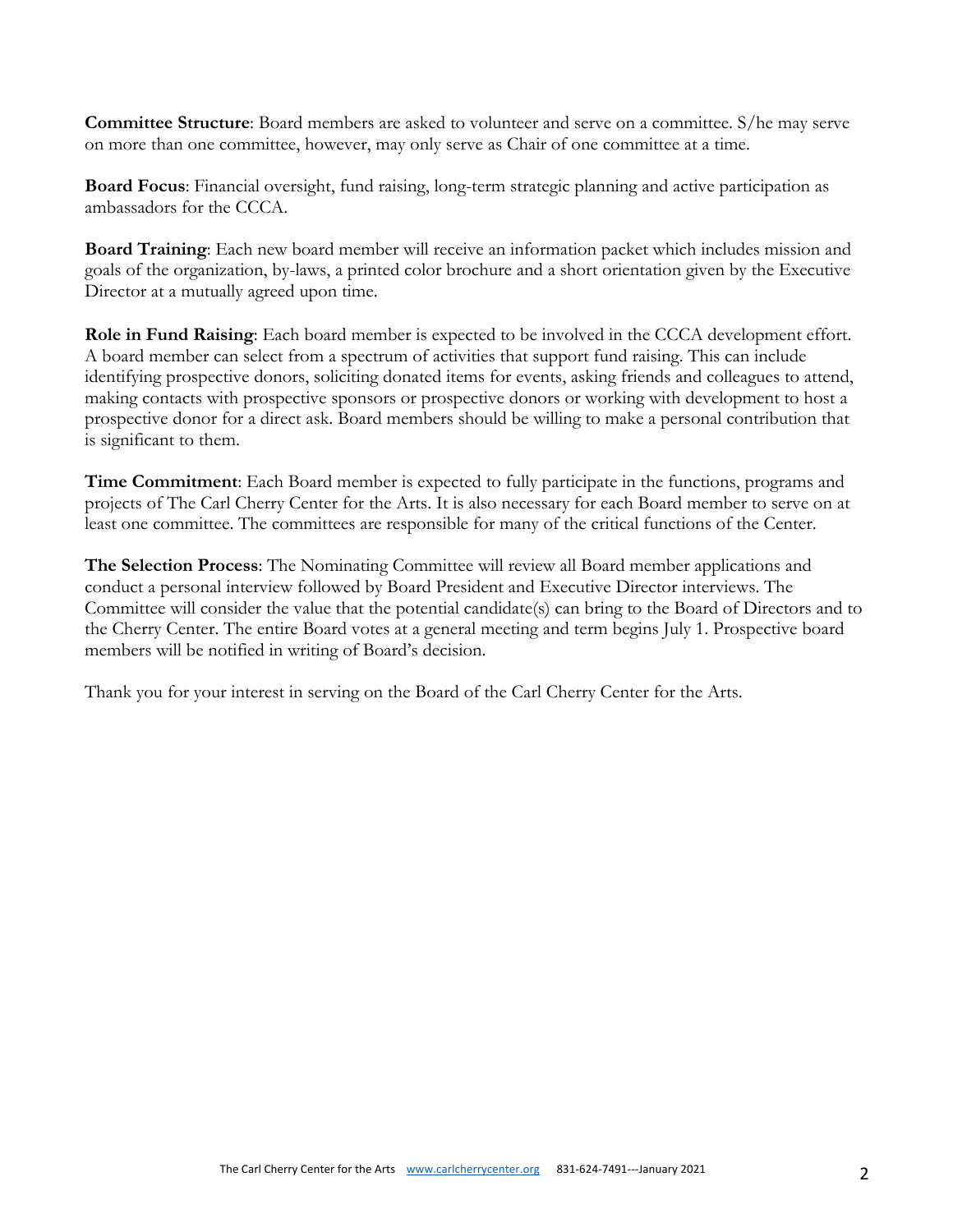

## THE CARL CHERRY CENTER FOR THE ARTS BOARD CANDIDATE INFORMATION

| Community service, board experience, memberships or affiliations and include number of years: |  |
|-----------------------------------------------------------------------------------------------|--|
|                                                                                               |  |
|                                                                                               |  |
|                                                                                               |  |
|                                                                                               |  |